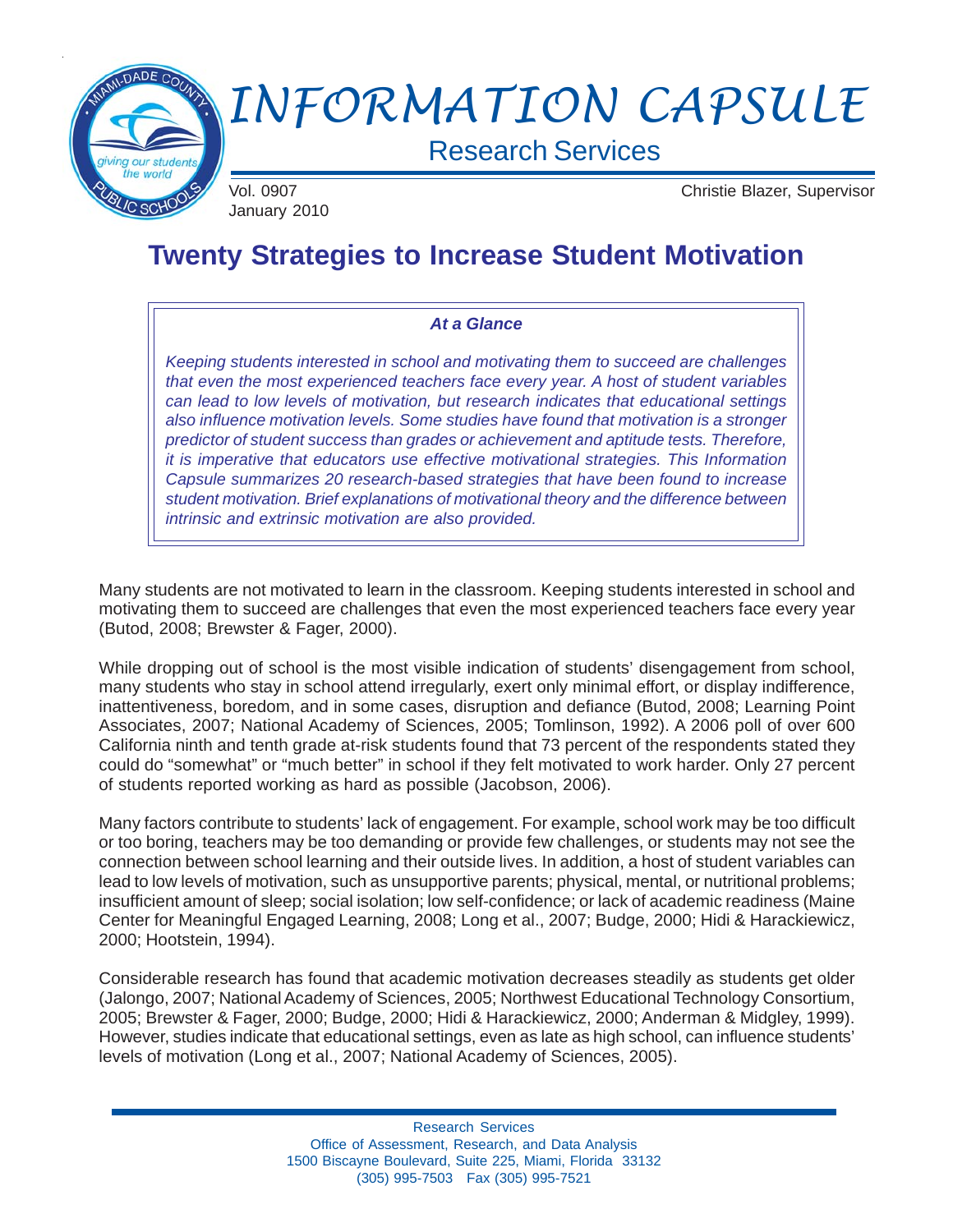Several studies reported that motivation was a stronger predictor of student learning than grades or standardized achievement and aptitude tests (Shih & Gamon, 2001; Miller & Meece, 1999; Newark Public Schools, n.d.). Therefore, it is crucial that educators use effective strategies for motivating students and increasing their appreciation for the value of learning.

This report summarizes 20 research-based strategies that have been found to increase student motivation. First, brief reviews of motivational theory and the difference between intrinsic and extrinsic motivation are presented.

#### **What Motivates Students?**

Motivation refers to the reasons individuals take action. Motivation to learn is a willingness or desire to gain information, develop skills, and attain mastery. Motivation is tied to the belief that learning is interesting and relevant and therefore of value. The reason for learning something must be perceived as worth the effort and emotional investment required to accomplish the learning (Jalongo, 2007; Covington, 2000; Hootstein, 1994).

Deci (cited in Education Week, 2006) stated that the basic principles of motivation are the same for all groups of students, regardless of age, gender, and ethnicity. In order to be highly motivated, students need to feel a sense of competence, autonomy, and self-initiation and they must be able to relate to others within the learning setting. A study conducted by Strong, Silver, and Robinson (1995) asked students two questions: "What kind of work do you find totally engaging?" and "What kind of work do you hate to do?" Respondents stated that engaging work was work that stimulated their curiosity, permitted them to express their creativity, and fostered positive relationships with others. Students reported that they hated work that was repetitive, required little or no thought, and was forced on them by others. However, educators must keep in mind that not all students are motivated by the same factors. Some students are motivated by the approval of others, for example, while others are motivated by overcoming challenges or demonstrating their originality (Lumsden, 1994; Davis, 1993).

### **Intrinsic versus Extrinsic Motivation**

Intrinsically motivated students engage in an activity "for its own sake, for the enjoyment it provides, the learning it permits, or the feelings of accomplishment it evokes." Extrinsically motivated students, on the other hand, perform "in order to obtain some reward or avoid some punishment external to the activity itself," such as grades or teacher approval (Lepper, 1988).

Research suggests that intrinsically motivated students earn higher grades and achievement test scores than extrinsically motivated students. Intrinsically motivated students also tend to employ learning strategies that demand more effort, prefer more challenging tasks, feel more confident about their ability to learn new materials, and retain information and concepts longer. In contrast, extrinsically motivated students prefer tasks with a low degree of difficulty and tend to put forth a minimal amount of effort (Brewster & Fager, 2000; Dev, 1997; Lumsden, 1994; Lepper, 1988).

For years, educators have debated the impact of rewarding students for their performance. Researchers agree that extrinsic rewards should be used with caution because students tend to revert to their original behavior when the rewards stop and exert only the minimum effort required to receive the reward. Studies have also found that extrinsic rewards can actually have a negative effect on student motivation (Weller, 2005; Baldes et al., 2000; Kohn, 1999). Kohn (1999) stated that "teachers are actually aiding the decline of student motivation by thinking it's necessary to reward students to do something. In reality, research states that the more you reward someone for doing something, the less interested that person will be in doing what they were rewarded to do."

Deci, Koestner, and Ryan's (2001) meta-analysis of studies conducted on the effect of extrinsic rewards found that tangible rewards (such as stickers or pizza parties) and symbolic rewards (such as good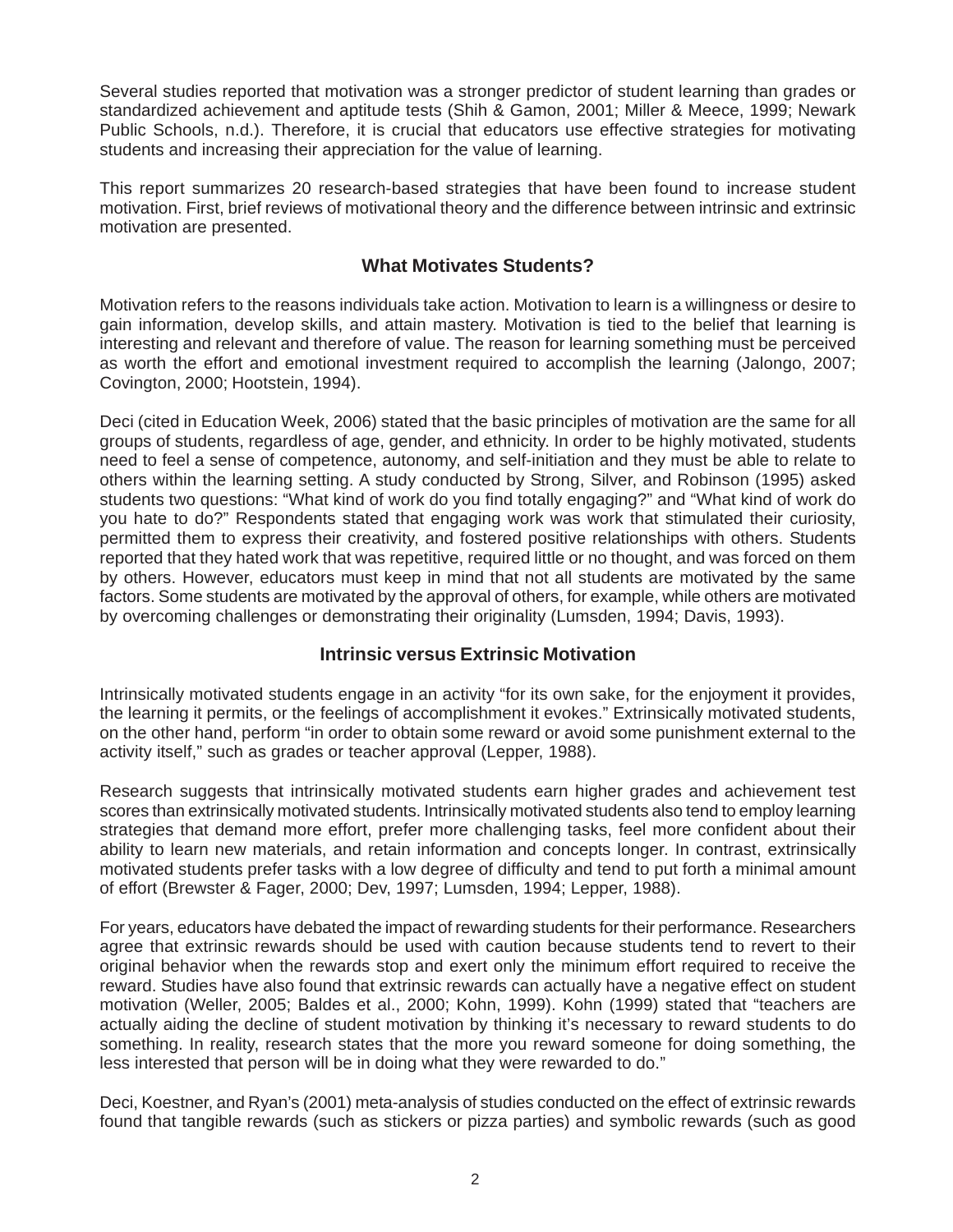student awards) actually decreased intrinsic motivation. The undermining effect, however, was found only when rewards were expected, but not when they were unexpected. The researchers also found that verbal rewards (positive feedback) tended to enhance students' intrinsic motivation. Chance (1993) found that the use of rewards only resulted in reduced intrinsic motivation when they were given without regard to performance (i.e., simply for completing an assignment or activity) or when the performance standard was too high for students to realistically attain.

Although it is common to think of motivation as either intrinsic or extrinsic, many researchers believe motivation actually exists on a continuum, ranging from motives that are purely external to those that are deeply internal (Jalongo, 2007; Brewster & Fager, 2000; Center for Excellence in Teaching, 2000). Sternberg and Lubart (as cited in Strong, Silver, and Robinson, 1995) pointed out that most students are probably motivated to learn by both internal and external factors. They suggested that educators build on both types of motivation when trying to engage students more fully in their classes.

In conclusion, research indicates that verbal rewards, such as positive feedback, enhance students' motivation, while indiscriminate use of tangible rewards can actually lead to decreases in intrinsic motivation. When rewards are used, they must be used sparingly and clearly linked to realistic performance standards.

### **Motivational Strategies**

Student motivation is influenced by both internal and external factors. Internal factors include students' individual dispositions, interests, responsibility for learning, values, and perceived ability. External factors include the types of schooling practices that promote or inhibit motivation. Research has shown that teachers can influence student motivation and that certain practices make assigned work more engaging for students at all levels (Malouff et al., 2008; Jalongo, 2007; Northwest Educational Technology Consortium, 2005; Weller, 2005; McLean, 2003; Brewster & Fager, 2000; Hootstein, 1994; Lumsden, 1994). McCombs (1995) stated: "Almost everything [teachers] do in the classroom has a motivational influence on students - - either positive or negative. This includes the way information is presented, the kinds of activities teachers use, the ways teachers interact with students, the amount of choice and control given to students, and opportunities for students to work alone or in groups. Students react to who teachers are, what they do, and how comfortable they feel in the classroom."

Although it is difficult to implement a one-size-fits-all programmatic approach for increasing student motivation, research suggests that some general strategies apply to a wide range of students (Anderman & Midgley, 1999; McCall, 1999; Renchler, 1992). A summary of research-based strategies for motivating students to learn is provided below.

- 1. **Connect learning to students' lives.** Research has shown that students are more motivated to learn when they understand their education is personally relevant to their interests and goals. Teachers should draw clear connections between what students are learning and real-life situations and explain why topics or activities are worthwhile (Kelly, 2009; Maine Center for Meaningful Engaged Learning, 2008; Malouff et al., 2008; Waxler, 2007; Atherley, 2002; Brewster & Fager, 2000; Center for Excellence in Teaching, 2000; Hidi & Harackiewicz, 2000; McCombs, 1991). Solmon (2006) noted that sometimes teachers mistakenly assume students understand the reason why they are engaging in a learning activity, when they in fact don't see any purpose for the task. Sansone & Smith (2000) found that when students were provided with reasons for learning, they were more adept at generating strategies to make relatively boring tasks more interesting.
- 2. **Connect effort with successful outcomes.** Students are more likely to engage fully when they recognize the link between effort and outcome. When students learn to associate their hard work with accomplishments and success, they will be more motivated to participate in learning activities (Sasson, 2007; Waxler, 2002; Hughes, 1995).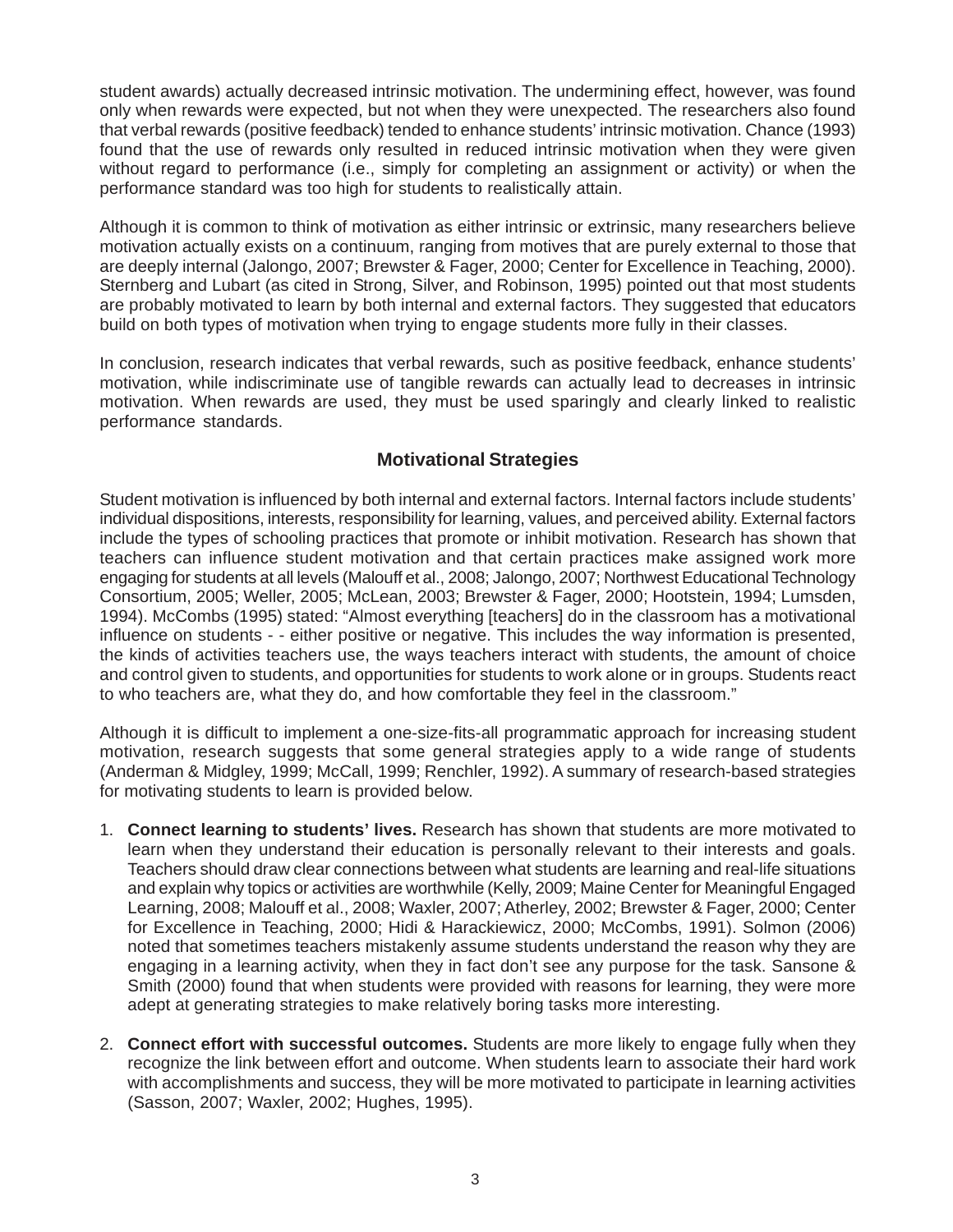- 3. **Use engaging teaching methods.** Research has found that children and adults who are interested in particular activities or topics pay closer attention, persist for longer periods of time, learn more, and have more positive feelings about the learning experience (Jalongo, 2007; Learning Point Associates, 2007; Hidi & Harackiewicz, 2000). Strategies teachers can use to maintain student interest include:
	- Use a variety of teaching methods to accommodate students with different learning styles (for example, small group learning, mini-lectures, class discussions, technology, case studies, debates, role-playing, demonstrations, and guest speakers) (Malouff et al., 2008; Portal & Sampson, 2001; Baldes et al., 2000; Center for Excellence in Teaching, 2000; Palardy, 1999; Hughes, 1995).
	- Use multiple modes of learning to address students' diverse learning needs, such as visual/ spatial, musical/rhythmic, and kinesthetic learning (Jalongo, 2007; Weller, 2005; Rogers & Renard, 1999; Hughes, 1995).
	- Provide incongruous, conflicting, and paradoxical information to increase students' curiosity (Butod, 2008; Jalongo, 2007).
	- Ask critical questions that don't have a right or wrong answer so students are allowed to express their opinions (Waxler, 2007). Davis (1993) stated that teachers should never tell students something when they can ask them.
	- Make abstract concepts more concrete and familiar by using examples, metaphors, anecdotes, humor, stories, and simulations (Butod, 2008; McCall, 1999; Hootstein, 1994).
	- Allow students to engage in active, hands-on learning (Maine Center for Meaningful Engaged Learning, 2008; Malouff et al., 2008; Portal & Sampson, 2001; Davis, 1993).
	- Encourage students to participate in open dialogue, inquiry, and debate to make meaningful contributions to their own and their classmates' learning (Vavilis & Vavilis, 2004).
	- Provide students with opportunities to create their own problem-solving strategies (Vanderbilt University, 2008; Portal & Sampson, 2001).
- 4. **Clearly articulate criteria for success.** Classroom expectations for performance and behavior should be clear and consistent. Teachers should explain exactly what is expected on assignments or activities. Studies have found that students who are uncertain about what to do rarely perform well (Brewster & Fager, 2000; Strong et al., 1995; Davis, 1993; Harris, 1991).
- 5. **Set realistic goals.** Teachers should help students set achievable goals for themselves. Setting a goal demonstrates an intention to achieve and activates learning. Research has found that students who set their own goals demonstrate greater effort and persistence than those whose expectations are set by others. Goals should be realistic, with standards high enough to motivate students to do their best work, but not so high that students will be frustrated trying to meet them. Goals should also be set for each student individually. Studies indicate that individual goals are more effective than one goal for all students (Bartholomew, 2007; Northwest Educational Technology Consortium, 2005; Weller, 2005; Palardy, 1999; Madden, 1997; Davis, 1993).
- 6. **Convey high expectations.** Research has shown that teachers' expectations have a powerful effect on students' performance. Students expect to learn if their teachers expect them to learn because they tend to internalize teachers' beliefs about their abilities (Eggleton, 2007; National Academy of Sciences, 2005; Nieto, 2005; Portal & Sampson, 2001; Budge, 2000; Lumsden, 1994; Davis, 1993).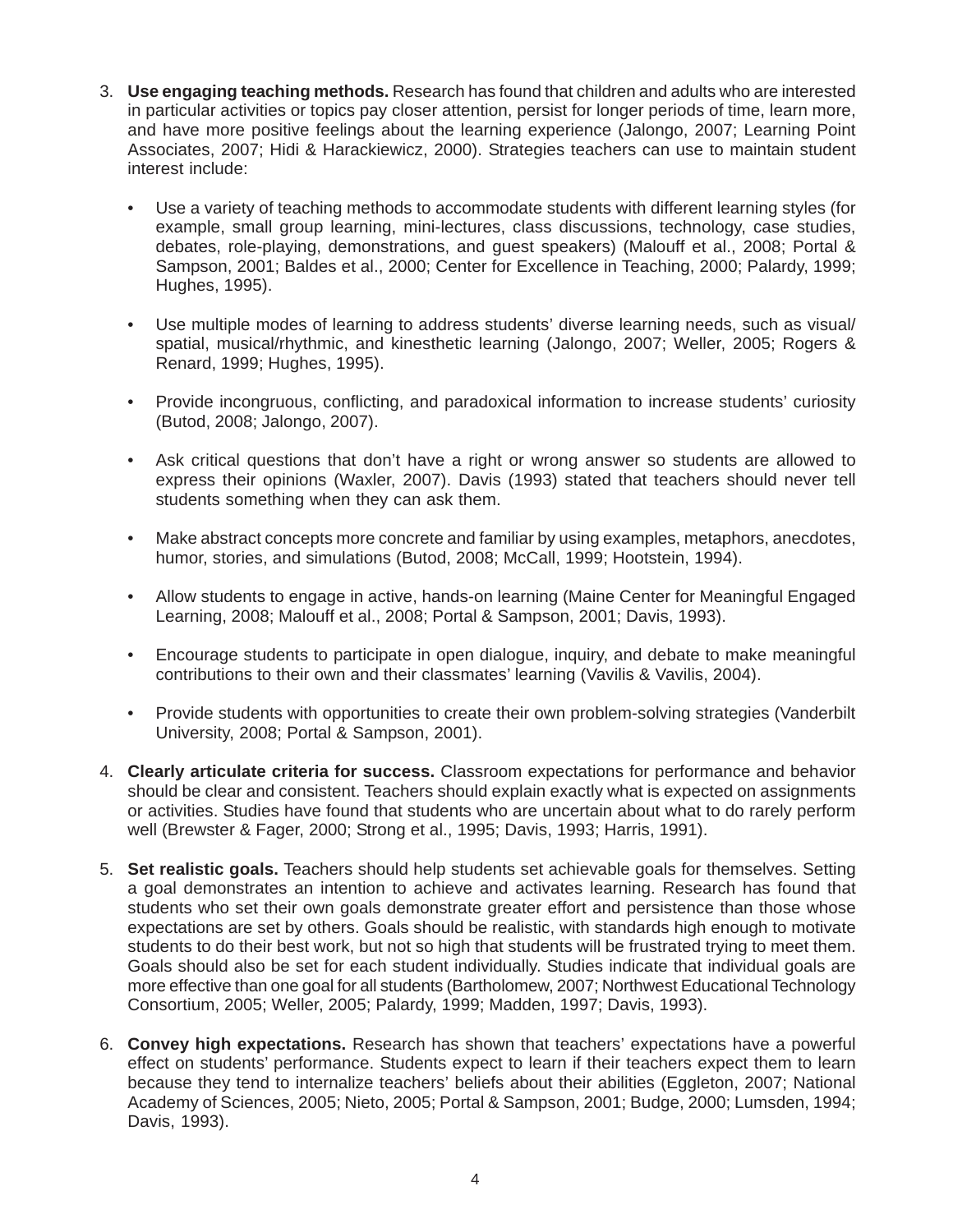7. **Emphasize learning for its own sake.** School-level and classroom policies and practices should emphasize task mastery and effort. When teachers encourage students to improve their skills and achieve personal goals, all students can be successful, but if the emphasis is placed on outperforming others, only a few children will successfully meet that standard (Solmon, 2006; Brewster & Fager, 2000; Lumsden, 1994; Davis, 1993).

The awarding of classroom grades has generated debate among researchers. Graham (cited in Education Week, 2006) stated: "The problem is adults have preached GPA . . . so diligently we forgot to give equal importance to acquiring knowledge for purposeful applications or simply the personal satisfaction of knowing." Goslin (2003) noted that "grades are often not as motivating as we would like them to be." He contended that they lose their power for most students because "only so many A's and B's are awarded in each class. The result, therefore, is that many students are not motivated to work hard because they know that they have little chance of beating out the best students for a good grade." Researchers at Vanderbilt University (2008) suggested that teachers avoid grading on a curve so all students have an opportunity to earn the highest grades.

Maehr and Midgley (1991) stated that the classroom is part of larger school environment and that whole-school efforts can serve to enhance or diminish student motivation. For example, a teacher's efforts to evaluate students on the basis of their progress can be invalidated by a school-wide emphasis on the results of standardized achievement tests. Researchers have therefore suggested that schools move away from recognition of high test scores and grades to recognition of improvement and an emphasis on learning for its own sake (Ingram, 2000; Anderman & Midgley, 1999; Tomlinson, 1992).

Current testing pressures tend to downplay reasons for learning and focus instead on the material to be covered. Jalongo (2007) stated that "from a motivational perspective, this is a serious error." In addition, Jalongo contends that continually "raising the bar" on standardized tests by setting higher standards eventually reduces students' expectancy of success and lowers motivation. Ediger (2001) pointed out that state departments of education use extrinsic motivational devices that serve to discourage students when they publish report cards, pay teachers based on students' test scores, withhold money from school districts with low student achievement, and threaten districts with state takeover.

8. **Assess students' skills, interests, and learning needs.** Teachers should learn about their students' viewpoints, interests, hobbies, and extracurricular activities and assess their level of understanding, skills, and self-initiative to ensure enthusiasm toward learning (Vanderbilt University, 2008; Waxler, 2007; National Academy of Sciences, 2005; Baldes et al., 2000; McCall, 1999). Students' motivation levels should be continuously monitored (by observing attendance, facial expressions, and participation level, or by asking students about their interest level) and teaching methods should be adjusted as needed to maintain high levels of engagement (Malouff et al., 2008).

Brewster and Fager (2000) reported that teachers who are most successful in engaging students create a learning environment that addresses students' basic needs. They concluded that "students need work that develops their sense of competency, allows them to develop connections with others, gives them some degree of autonomy, and provides opportunities for originality and expression."

9. **Assign moderately challenging tasks.** Teachers should assign challenging but achievable tasks for all students. Assignments should be difficult enough to require some effort and keep students interested, but easy enough to be completed with no more than a modest amount of assistance. If assignments are too easy, students will become bored and unmotivated; if they are too difficult, students will become frustrated and discouraged (Malouff et al., 2008; Jalongo, 2007; Waxler,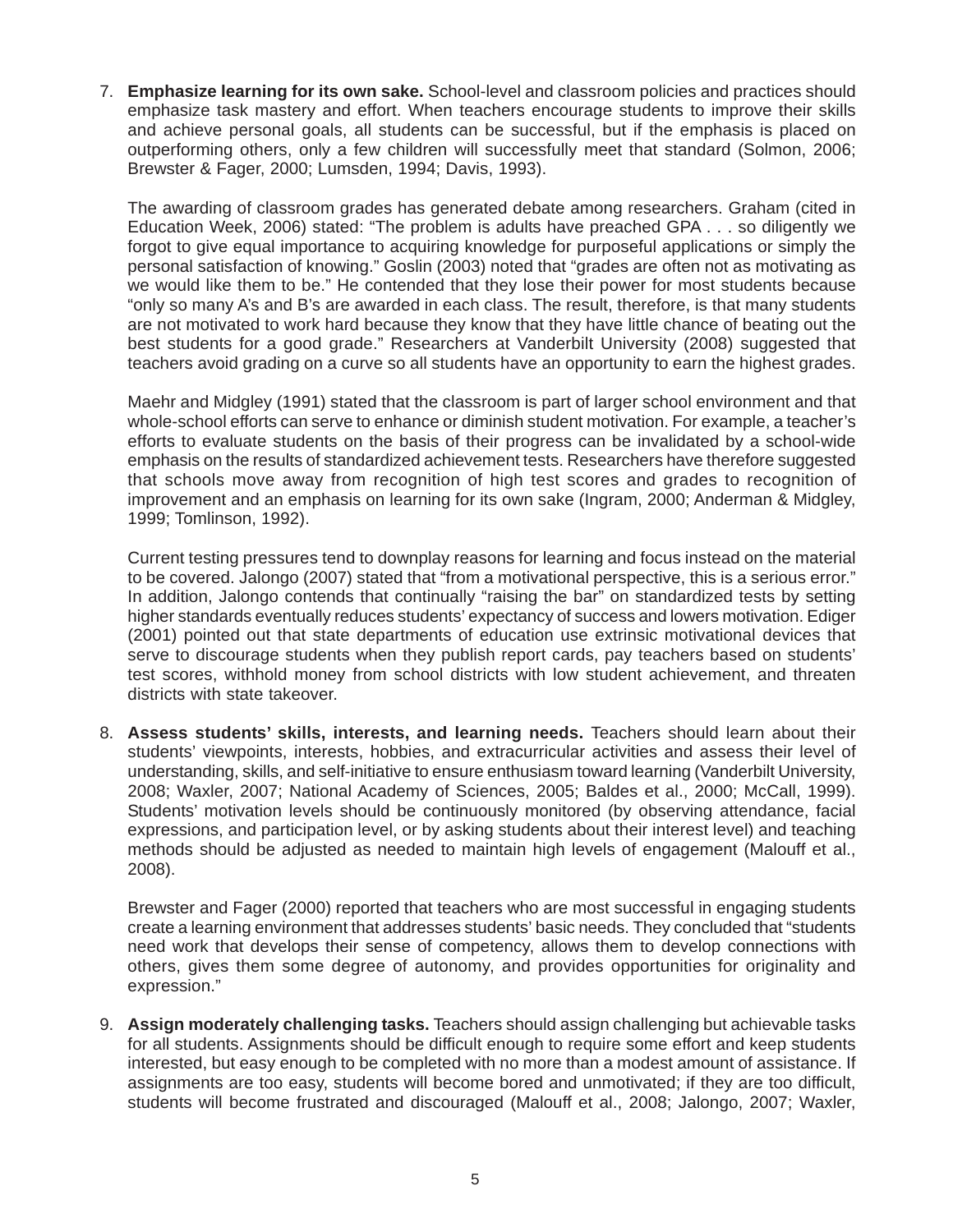2007; Atherley, 2002; Portal & Sampson, 2001; Baldes et al., 2000; Brewster & Fager, 2000; Hootstein, 1994; Lumsden, 1994).

- 10. **Provide students with multiple opportunities for success.** If students don't believe they can successfully complete an activity, they are unlikely to exert much effort. For this reason, it is important for teachers to structure the learning environment so all students are able to experience some level of success (Eggleton, 2007; Solmon, 2006; Palardy, 1999; Rogers & Renard, 1999; McCombs, 1991). This can be done in the following ways:
	- make sure activities are developmentally appropriate (Solmon, 2006);
	- assign tasks that are neither too easy nor too difficult (Solmon, 2006; Davis, 1993);
	- break large, multi-step tasks into smaller sub-tasks to provide students with multiple chances to experience success (Martin, 2003; Lumsden, 1994);
	- once students feel they can succeed, gradually increase the difficulty level of assignments and tests (Center for Excellence in Teaching, 2000; Davis, 1993);
	- give smaller, more frequent tests and quizzes, instead of a few large ones, so students have more chances to succeed (Center for Excellence in Teaching, 2000); and
	- emphasize broad views of success, such as skill development, personal progress, and mastery of knowledge (Martin, 2003).
- 11. **Give students control over their own learning.** Research suggests that students' motivation increases when they are given as much control over their own learning as possible, within the constraints of the educational setting. Allowing students to take part in the decision-making process and giving them an active role in their own learning has been found to foster intrinsic motivation (Maine Center for Meaningful Engaged Learning, 2008; Vanderbilt University, 2008; Bartholomew, 2007; Jalongo, 2007; Solmon, 2006; Bradford, 2005; Northwest Educational Technology Consortium, 2005; Atherley, 2002; Hidi & Harackiewicz, 2000). Anderman and Midgley (1999) stated that providing students with choice does not require a major upheaval in the classroom or that teachers relinquish control over students' behavior. They suggest that even small opportunities for choice, such as whether to work independently or with a partner or whether to present a book review as a paper, poster, or classroom presentation, can increase students' motivation. Other examples of choice that can be offered in the classroom include selecting books to read, choosing one's seat location, picking study partners, deciding between two locations for a field trip, or selecting which topics to explore in greater depth (Kelly, 2009; Malouff et al., 2008; Learning Point Associates, 2007; Brewster & Fager, 2000; Davis, 1993).

Studies show that students who feel a sense of control over their learning are more likely to work hard and persist even when they face academic difficulties (Kelly, 2009; Learning Point Associates, 2007; National Academy of Sciences, 2005). Martin (2003) noted that too often students attribute their success or failure to factors beyond their control (such as good or bad luck, or easy or hard grading), but when students are given choices in their classroom experiences, they are more likely to recognize that they have control over their own learning and consequently feel more empowered.

Jalongo (2007) cautioned that students who are accustomed to highly structured classrooms and assignments may become overwhelmed by a large range of options and subsequently exhibit lower levels of task engagement. She suggested, therefore, that teachers make the course of action, rather than the topic, the area in which students are provided with the most choice.

12. **Provide constructive and immediate feedback.** Feedback can be a strong motivational tool. Students should be given constructive feedback on their learning processes and performance that delineates the steps they can take to improve. Comments should be focused on effort rather than ability (Maine Center for Meaningful Engaged Learning, 2008; Malouff et al., 2008; Jalongo, 2007; Kwong, 2001).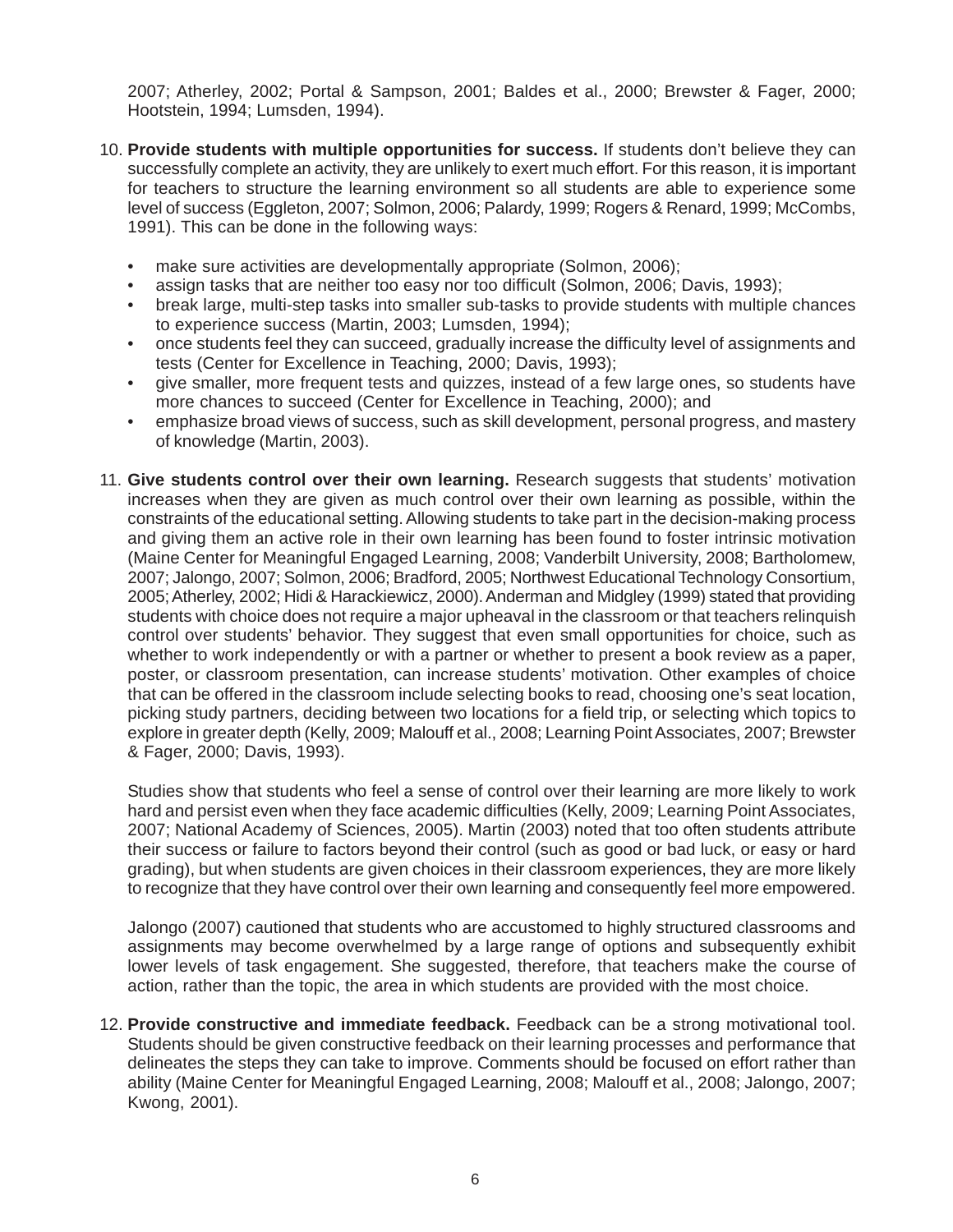Dweck (cited in Education Week, 2006) advised that teachers must learn to tell the truth. She recommended that teachers not hide students' skill deficits from them in order to protect their selfesteem. Students need to know how they can improve. However, researchers caution that overly negative feedback can have an unfavorable influence on students' performance. Therefore, when teachers identify students' weaknesses, they should make it clear that the comments relate to a particular task, not to the student as a person (Malouff et al., 2008; Vanderbilt University, 2008; Davis, 1993).

Experts also suggest that feedback is most effective when it is provided as soon as possible after task completion. The longer the delay between work and feedback, the less effective the feedback becomes. Feedback should also be provided as frequently as possible (for example, after each problem or succeeding stage of complexity) for maximum effectiveness (Kwong, 2001; Brewster & Fager, 2000).

Most teachers think praise builds students' self-confidence and competence (Atherley, 2002; Brewster & Fager, 2000; Davis, 1993), but research shows that when it is overused or used inappropriately, praise can do considerable damage. For example, when teachers praise students simply for getting a correct answer, many students interpret the praise as evidence of their low ability. Researchers emphasize that students should be praised for their effort and persistence, rather than for their intelligence or skills (Black, 2000; Brophy, as cited in Black, 2000; Budge, 2000; Dweck, 1999; Thompson, 1997). In fact, Dweck's (1999) study of fifth graders found that students who were praised for being intelligent subsequently chose simple tasks that allowed them to continue looking smart. By contrast, students who were praised for their effort and persistence, rather than their natural intelligence, selected more challenging tasks. Dweck (1999) concluded that students who were praised for their intelligence measured themselves according to their teachers' feedback and became dependent on praise to maintain their self-confidence.

- 13. **Use rewards sparingly.** Educators don't universally support the use of rewards in academic settings. As previously discussed, some educators believe the use of extrinsic motivators can actually have a negative effect on students' intrinsic motivation (Butod, 2008; Baldes et al., 2000; Ingram, 2000; Kohn, 1999). Others contend that rewards provide an additional source of motivation and support for students. They claim that while some students have their own intrinsic motivation, others need more guidance and reinforcement in order to be motivated (Malouff et al., 2008; Sasson, 2007; Weller, 2005; Center for Teaching Excellence, 2000; Palardy, 1999). The Association for Childhood Education International stated that enhancing children's learning relies on a range of motivational strategies that include intrinsic and extrinsic rewards that are responsive to the individual child and relevant to the specific task (Jalongo, 2007). When rewards are used, most experts advocate using them sparingly and tying them to clear and realistic performance standards (Butod, 2008; Northwest Educational Technology Consortium, 2005; Brewster & Fager, 2000; Ingram, 2000; Chance, 1993).
- 14. **Convey enthusiasm.** Teachers' enthusiasm about teaching and learning has been shown to have a positive effect on students' motivation. When teachers aren't interested, students will not be interested. Material should be presented with energy and enthusiasm. Experts suggest that teachers vary volume, voice pitch, and tone; speak in an expressive way; move about while teaching; and make eye contact with their students (Malouff et al., 2008; Vanderbilt University, 2008; Deci, as cited in Education Week, 2006; Portal & Sampson, 2001; Center for Excellence in Teaching, 2000; McCall, 1999; Kane & Warner, 1997; Davis, 1993).
- 15. **Promote social interaction.** Social interaction is a strong intrinsic motivator. It allows students to compare their abilities, opinions, and emotions to those of their peers and tends to generate further interest in academic topics (National Academy of Sciences, 2005; Weller, 2005; Luna et al., 2002; Center for Excellence in Teaching, 2000). Experts agree that assignments are more engaging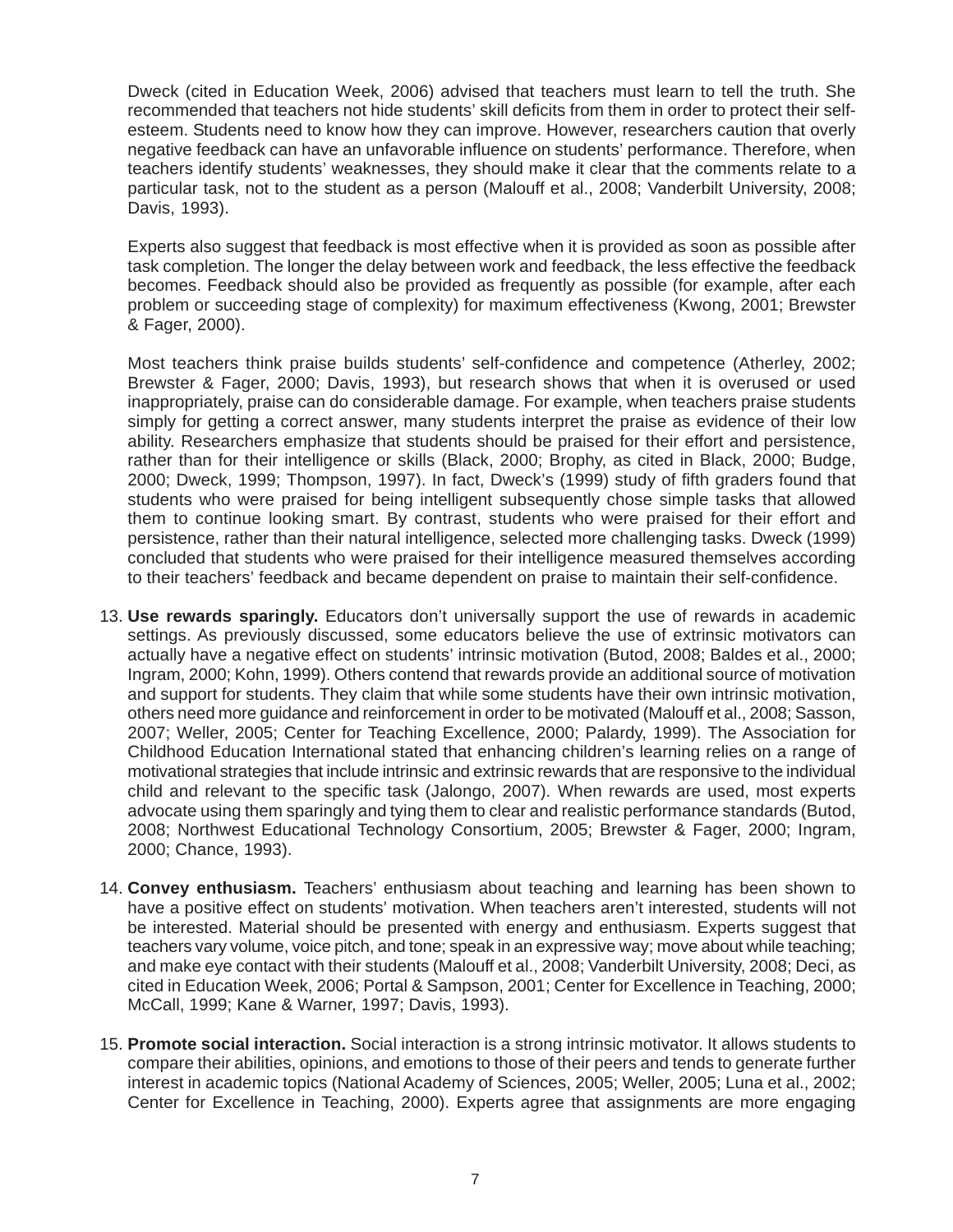when students share what they are learning in reciprocal relationships. When students complete assignments that are only read by the teacher, they enter into a nonreciprocal relationship because in most cases, the teacher already knows and has no real need for the information students are providing (Brewster & Fager, 2000; Strong et al., 1995). Activities that promote social interaction in the classroom include:

- cooperative learning groups (Center for Excellence in Teaching, 2000);
- group projects and problem-solving experiences (Deci, as cited in Education Week, 2006; Renchler, 1992);
- peer tutoring (Baldes et al., 2000);
- literature circles or book clubs (Luna et al., 2002); and
- arranging the classroom in ways that encourage interaction (Malouff et al., 2008).
- 16. **Develop positive relationships with students.** Students respond with interest and motivation to teachers who show genuine care and respect. Teachers should be approachable, interact with students individually, and demonstrate personal concern for each student's well-being (Butod, 2008; Malouff et al., 2008; Eggleton, 2007; Learning Point Associates, 2007; Sasson, 2007; Himes, 2000; Palardy, 1999; Hughes, 1995; Harris, 1991).
- 17. **Create a learning community.** Researchers agree that in order for students to actively engage in the learning process, they need to feel they are part of a community that promotes a sense of belonging, respect, and trust. Students must feel comfortable expressing personal viewpoints, assessing one another's contributions, and asking questions (Kelly, 2009; Jalongo, 2007; Sasson, 2007; Auster & Wylie, 2006; National Academy of Sciences, 2005; Nieto, 2005; Weller, 2005; Baldes et al., 2000; Lumsden, 1994).

Researchers have found that students are less engaged in classrooms in which they feel threatened or judged. Students must believe they will not be embarrassed when they participate in classroom activities or discussions and that it is safe to take learning risks (Dweck, as cited in Education Week, 2006; Atherley, 2002; Portal & Sampson, 2001; Rogers & Renard, 1999).

- 18. **Foster self-confidence.** Students who feel confident about their skills and abilities tend to be more motivated than those with lower levels of self-confidence (Butod, 2008; National Academy of Sciences, 2005; Portal & Sampson, 2001; Baldes et al., 2000). Dweck (cited in Education Week, 2006) stated it is extremely motivating when students are taught that intellectual skills are expandable. Her *Brainology* program teaches students that every time they learn new things, their brains form new connections and over time, school work makes them smarter. Budge (2000) reported that individualized computer-based work increases self-confidence because it allows students to keep working until they get the correct answers. The opportunity for students to attain mastery at their own pace reassures those who may have lost confidence in their learning abilities.
- 19. **Reduce students' anxiety levels.** Severe anxiety is incapacitating and students who feel anxious in class are not motivated to learn (Sasson, 2007; Martin, 2003; Portal & Sampson, 2001; Center for Excellence in Teaching, 2000). Teachers should minimize students' performance anxiety by setting clear and realistic goals and encouraging students to view mistakes as information that will help them improve in the future (Weller, 2005; Martin, 2003). Intense competition between students should also be avoided. Competition produces anxiety that can interfere with learning. Studies have found that students are more attentive, demonstrate better comprehension, and produce more work when they work cooperatively in groups, rather than compete as individuals (Northwest Educational Technology Consortium, 2005; Atherley, 2002; Baldes et al., 2000; Center for Excellence in Teaching, 2000; Davis, 1993).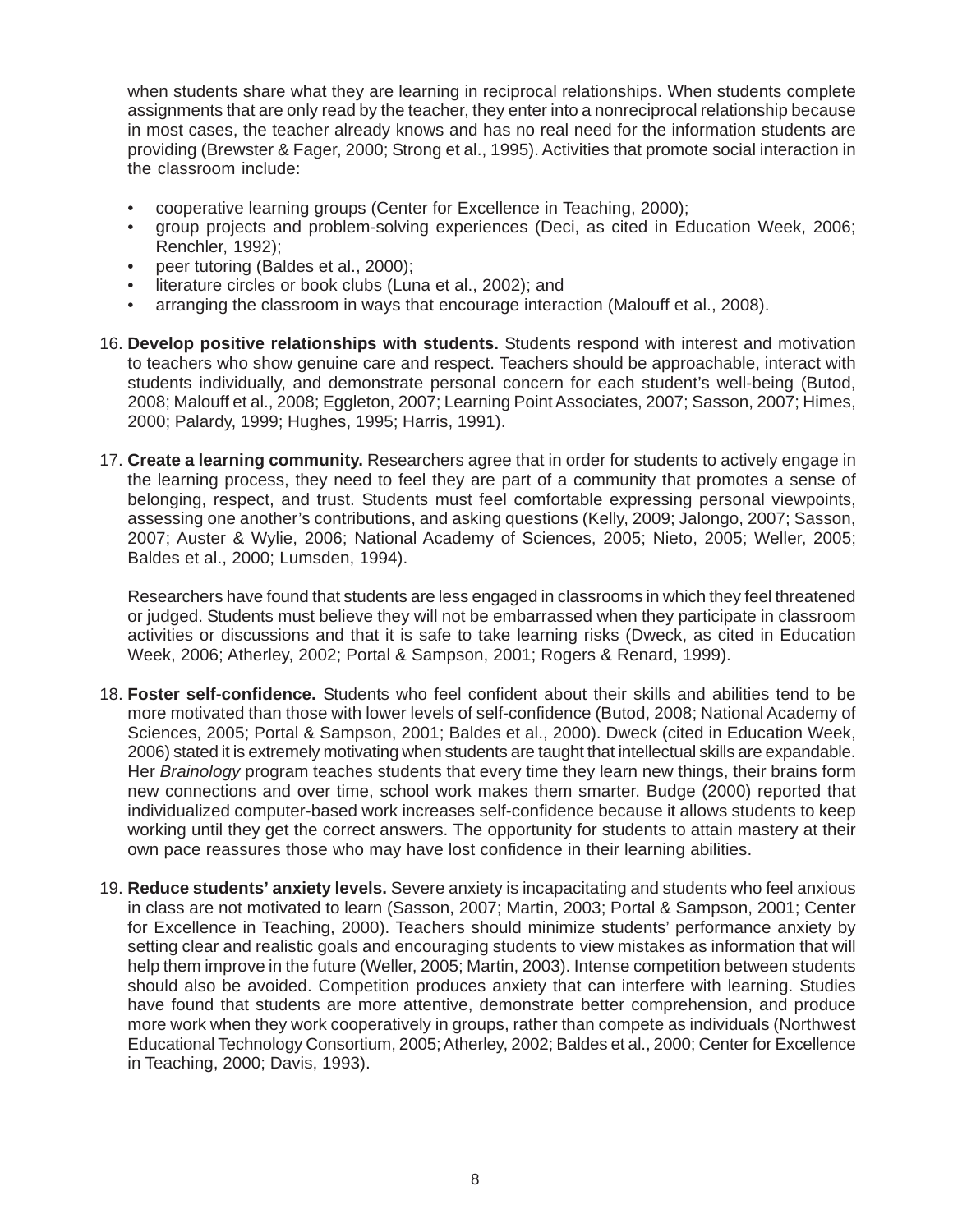20. **Arrange classrooms appropriately for particular tasks.** Several researchers have concluded that students' motivation levels can be affected by their classrooms' layout and design. Seating arrangements have been found to influence how long students remain on task and engaged in their work (Brewster & Fager, 2000; Budge, 2000; Intervention Central, n.d.). Bonus and Riordan (1998) suggested that teachers consider the goals of individual activities when determining how to arrange seats in the classroom. In their study of on-task behavior in second and third grade classrooms, they found that students remained engaged in learning longer when their desks were arranged appropriately for the task at hand (for example, U-shaped arrangements for class discussions and rows for test taking).

#### **Summary**

Research indicates that motivation is a strong predictor of student achievement and that educational settings can influence students' levels of motivation. The basic principles of motivation are the same for all students, regardless of age, gender, and ethnicity. In order to be highly motivated, students need to feel a sense of competence, autonomy, and self-initiation and they must develop positive social relationships with their classmates.

Studies have found that intrinsically motivated students (those who enjoy learning for its own sake) earn higher grades and achievement test scores, prefer more challenging tasks, and retain information and concepts longer than externally motivated students (those who perform in order to receive a reward). A review of the research on extrinsic rewards' impact on student motivation found that positive feedback enhances intrinsic motivation, while indiscriminate use of tangible and symbolic rewards can actually lead to decreases in intrinsic motivation. Most researchers have concluded that rewards should be used sparingly and must be clearly linked to realistic performance standards.

Research has shown that teachers can influence student motivation and that certain practices make assigned work more engaging for students at all levels. This report presented 20 research-based strategies that educators can use to increase students' levels of motivation, such as connecting learning to students' lives; emphasizing learning for its own sake; providing students with multiple opportunities for success; giving students control over their own learning; praising students for their effort and persistence, rather than for their intelligence or skills; and promoting social interaction within the classroom.

*All reports distributed by Research Services can be accessed at http://drs.dadeschools.net.*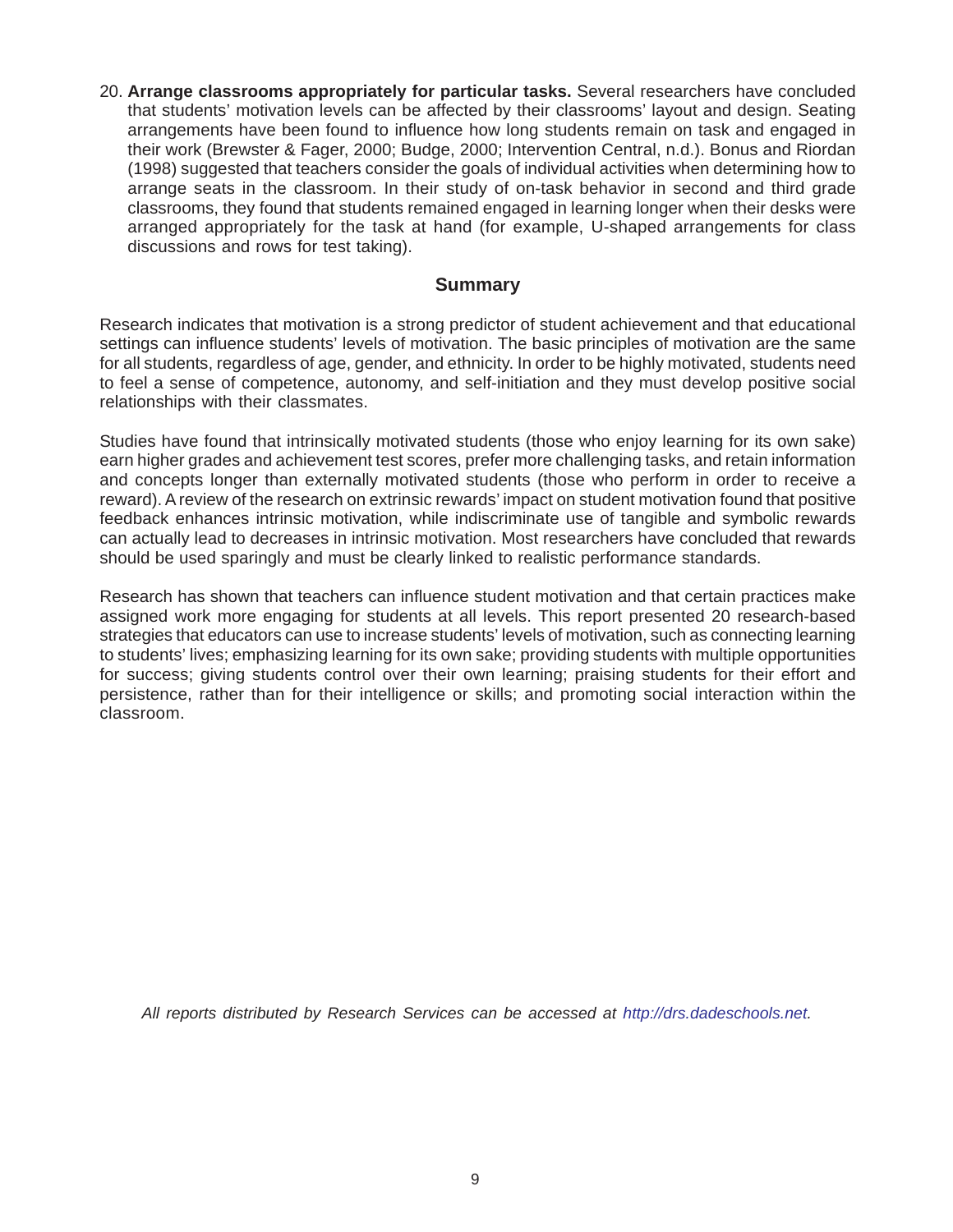#### **References**

- Anderman, L.H., & Midgley, C. (1999). *Motivation and Middle School Students.* ERIC Digest. Retrieved from http://www.ericdigests.org/1999-1/motivation.html.
- Atherley, M. (2002). *Motivating Students to Learn.* Retrieved from http://www.essortment.com/all/ motivatingstude\_rbsm.htm.
- Auster, E.R., & Wylie, K.K. (2006). Creating Active Learning in the Classroom: A Systematic Approach. *Journal of Management Education, 30*(2), 333-353.
- Baldes, D., Cahill, C., & Moretto, F. (2000). *Motivating Students to Learn through Multiple Intelligences, Cooperative Learning, and Positive Discipline.* Unpublished master's thesis, Saint Xavier University, Chicago, IL. ERIC Document Reproduction Service No. ED442574.
- Bartholomew, B. (2007). Why We Can't Always Get What We Want. *Phi Delta Kappan, 88*(8), 593-598.
- Black, S. (2000). The Praise Problem. *American School Board Journal, 187(8),* 38-40.
- Bonus, M., & Riordan, L. (1998). *Increasing Student On-Task Behavior Through the Use of Specific Seating Arrangements.* Unpublished master's thesis, St. Xavier University, Chicago, IL. ERIC Document Reproduction Service No. ED422129.
- Bradford, M. (2005). Motivating Students through Project-Based Service Learning. *T.H.E. Journal, 32*(6), 29-30.
- Brewster, C., & Fager, J. (2000). *Increasing Student Engagement and Motivation: From Time-On-Task to Homework.* Northwest Regional Educational Laboratory. Retrieved from http://www.nwrel. org/ request/oct00/index.html.
- Budge, D. (2000). *Motivating Students for Lifelong Learning.* Organisation for Economic Cooperation and Development, Paris, France. ERIC Document Reproduction Service No. 449566.
- Butod, M. (2008). *Motivating At Risk Students.* Retrieved from http://ivythesis.typepad.com/term\_ paper\_topics/2008/08/motivating-at-r.html.
- Center for Excellence in Teaching. (2000). *Motivating Your Students.* University of Southern California, Los Angeles, CA. Retrieved from http://cet.usc.edu/resources/teaching\_learning/docs/ teaching\_nuggets\_docs/2.4\_Motivating\_your\_Students.pdf.
- Chance, P. (1993). The Hidden Treasures of Extrinsic Rewards. *Education Digest, 58*(9), 42-46.
- Covington, M.V. (2000). Intrinsic versus Extrinsic Motivation in Schools: A Reconciliation. *Current Directions in Psychological Science, 9*(1), 22-25.
- Davis, B.G. (1993). *Tools for Teaching.* San Francisco, CA: Jossey-Bass Publishers.
- Deci, E.L., Koestner, R., & Ryan, R.M. (2001). Extrinsic Rewards and Intrinsic Motivation in Education: Reconsidered Once Again. *Review of Educational Research, 71*(1), 1-27.
- Dev, P.C. (1997). Intrinsic Motivation and Academic Achievement: What Does Their Relationship Imply for the Classroom Teacher? *Remedial and Special Education, 18*(1), 12-19.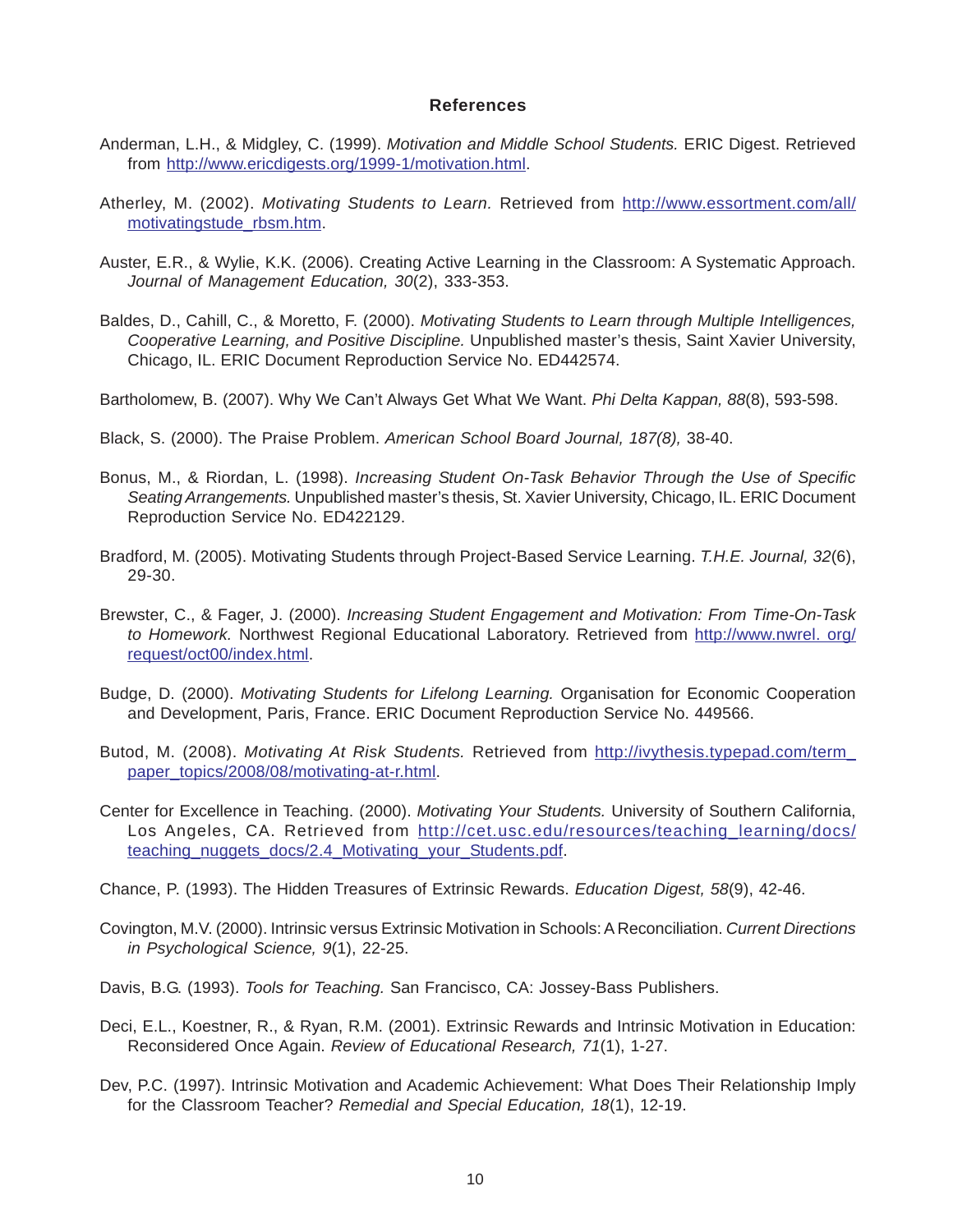Dweck, D. (1999). Caution - Praise Can Be Dangerous. *American Educator, 23*(1), 4-9.

- Ediger, M. (2001). *Reading: Intrinsic versus Extrinsic Motivation.* ERIC Document Reproduction Service No. ED458566.
- Education Week. (2006). *Student Motivation: What Works, What Doesn't.* Retrieved from http:// www.edweek.org/chat/transcript\_08\_30\_06.html?qs=motivating+students.
- Eggleton, P.J. (2007). Motivation: A Key to Effective Teaching. *TME Online: The Mathematics Educator, 3*(2). Mathematics Education Student Association at University of Georgia, Athens, GA. Retrieved from http://math.coe.uga.edu/TME/Issues/v03n2/Eggleton.pdf
- Goslin, D.A. (2003). *Engaging Minds: Motivation and Learning in America's Schools.* Lanham, MD: Scarecrow Education.
- Harris, R. (1991). *Some Ideas for Motivating Students.* Retrieved from http://www.virtualsalt.com/ motivate.htm.
- Hidi, S., & Harackiewicz, J.M. (2000). Motivating the Academically Unmotivated: A Critical Issue for the 21<sup>st</sup> Century. *Review of Educational Research, 70*(2), 151-179.http://www.educ.msu.edu/dWongLibrary
- Himes, A.C. (2000). Motivation: The Student Paradigm. *Kappa Delta Pi Record, 36*(2), 80-82.
- Hootstein, E.W. (1994). Enhancing Student Motivation: Make Learning Interesting and Relevant. *Education, 114*(3), 475-429.
- Hughes, C.S. (1995). *Motivating At-Risk Students.* Unpublished master's thesis, Saint Xavier University, Chicago, IL. ERIC Document Reproduction Service No. ED398002.
- Ingram, M.A. (2000). *Extrinsic Motivators and Incentives: Challenge and Controversy.* ERIC Document Reproduction Service No. ED448127.
- Intervention Central. (n.d.). *Finding the Spark: More Tips for Building Student Motivation.* Retrieved from http://www.interventioncentral.org/htmdocs/interventions/genAcademic/spark.php.
- Jacobson, L. (2006). New Center Aims to Help Motivate California High Schoolers. *Education Week, 25*(31), 5,16.
- Jalongo, M.R. (2007). *Beyond Benchmarks and Scores: Reasserting the Role of Motivation and Interest in Children's Academic Achievement.* Association for Childhood Education International, International Focus Issue, 395-407. Retrieved from http://www.acei.org/motivPosPaper.pdf.
- Kane, R.S., & Warner, D. (1997). *Motivating Students to Read.* Unpublished master's thesis, Saint Xavier University, Elmhurst, IL. ERIC Document Reproduction Service No. ED409535.
- Kelly, M. (2009). *The Art and Craft of Motivating Students.* Retrieved from http://712educators. about.com/ cs/motivation/a/motivation.htm.
- Kohn, A. (1993). *Punished by Rewards.* New York, NY: Houghton Mifflin Company.
- Kwong, I.Y. (2001). Motivating Students by Providing Feedback. *Center for Development of Teaching and Learning Brief, 4*(2), 1-2. Retrieved from http://www.cdtl.nus.edu.sg/brief/Pdf/v4n2.pdf.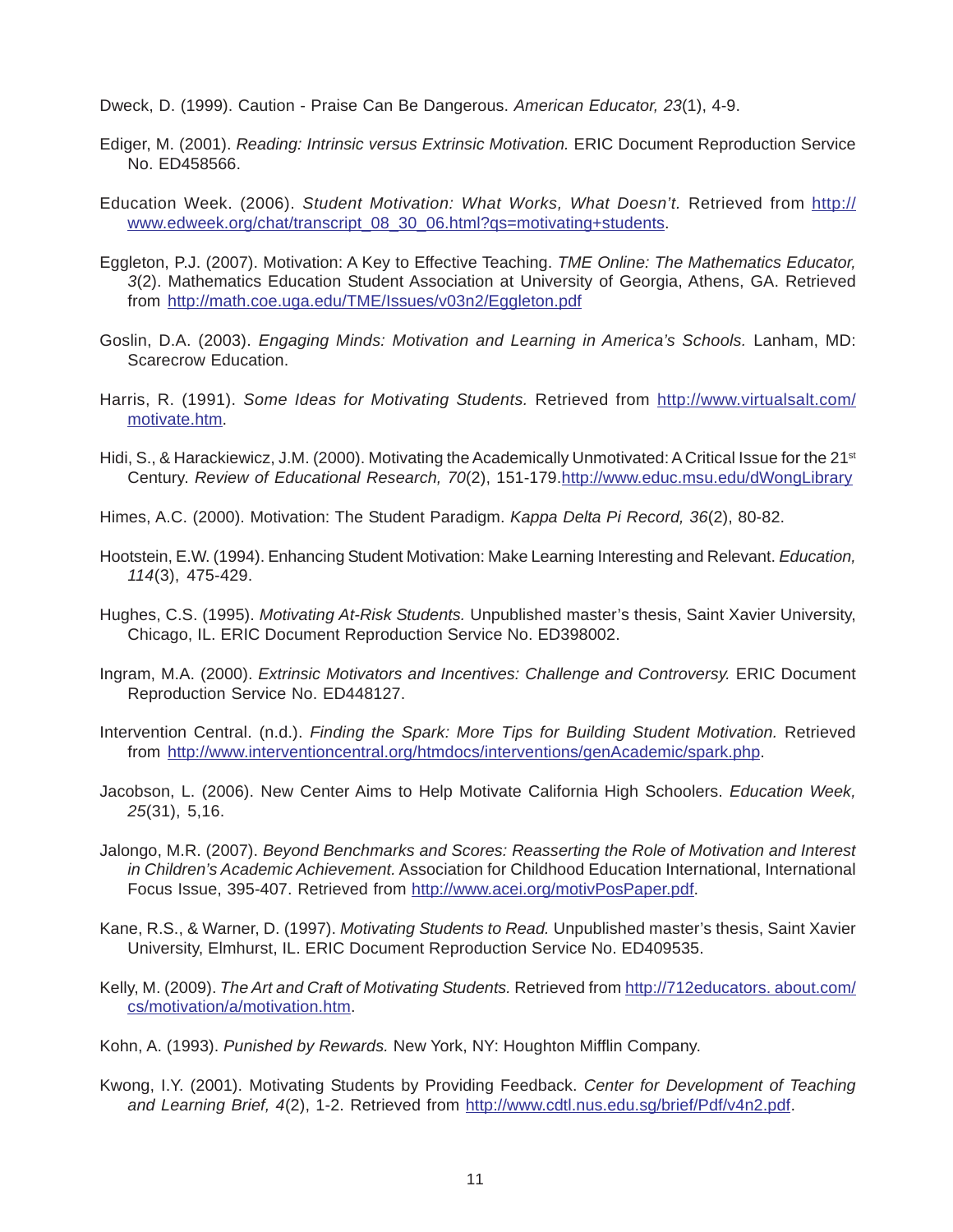- Learning Point Associates. (2007). *Using Student Engagement to Improve Adolescent Literacy.* Quick Key 10 Action Guide. Retrieved from http://www.learningpt.org/pdfs/qkey10.pdf.
- Lepper, M.R. (1988). Motivational Considerations in the Study of Instruction. *Cognition and Instruction, 5*(4), 289-309.
- Long, J.F., Monoi, S., Harper, B., Knoblauch, D., & Karen, P. (2007). Academic Motivation and Achievement Among Urban Adolescents. *Urban Education, 42*(3), 196-222.
- Lumsden, L.S. (1994). *Student Motivation.* ERIC Digest, Number 92. ERIC Document Reproduction Service No. 370200.
- Luna, M., Urbanski, A., & White, S. (2002). *Motivating Students To Read for Enjoyment.* Unpublished master's thesis, Saint Xavier University, Chicago, IL. ERIC Document Reproduction Service No. ED468239.
- McCall, A. (1999). *Motivational Strategies for Underachieving Math Students.* Retrieved from http:// www.mste.uiuc.edu/mccall/summary.html.
- McCombs, B. (1991). Motivation and Lifelong Learning. *Educational Psychologist, 26*(3&4), 117-127.
- McCombs, B. (1995). *What's Noteworthy on Learners, Learning, Schools.* Mid-Continent Regional Educational Laboratory, Aurora, CO. ERIC Document Reproduction Service No. 398641.
- McLean, A. (2003). *The Motivated School.* Thousand Oaks, CA: Sage Publications, Inc.
- Madden, L.E. (1997). Motivating Students to Learn Better Through Their Own Goal-Setting. *Education, 117*(3), 411-416.
- Maehr, M.L., & Midgley, C. (1991). *Restructuring the School Environment to Enhance Student Motivation and Learning.* Paper presented at the Annual Meeting of the American Educational Research Association, Chicago, IL, April 1991. ERIC Document Reproduction Service No. 333534.
- Maine Center for Meaningful Engaged Learning. (2008). *Motivating Underachievers.* Retrieved from http://www.mcmel.org/web/Motivating\_Underachievers.html.
- Malouff, J.M., Rooke, S.E., Schutte, N.S., Foster, R.M., & Bhullar, N. (2008). *Methods of Motivational Teaching.* ERIC Document Reproduction Service No. ED499496.
- Martin, A. (2003). Motivating Students to Learn. *InPsych*, June 2003. Retrieved from http:// www.psychology.org.au/publications/inpsych/motivating.
- Miller, S.D., & Meece, J.L. (1999). Third Graders' Motivational Preferences for Reading and Writing Tasks. *The Elementary School Journal, 100*(1), 19-31.
- National Academy of Sciences. (2005). *Engaging Schools: Fostering High School Students' Motivation to* Learn. Report Brief, June 2005. Retrieved from http://www7.nationalacademies.org/dbasse/ Engaging\_Schools\_Report\_Brief.pdf.
- Newark Public Schools. (n.d.). *Student Motivation.* Retrieved from http://www.nps.k12.nj.us/Special Education/Training Modules/Stakeholders/Student Level Factors/Student Motivation.htm.